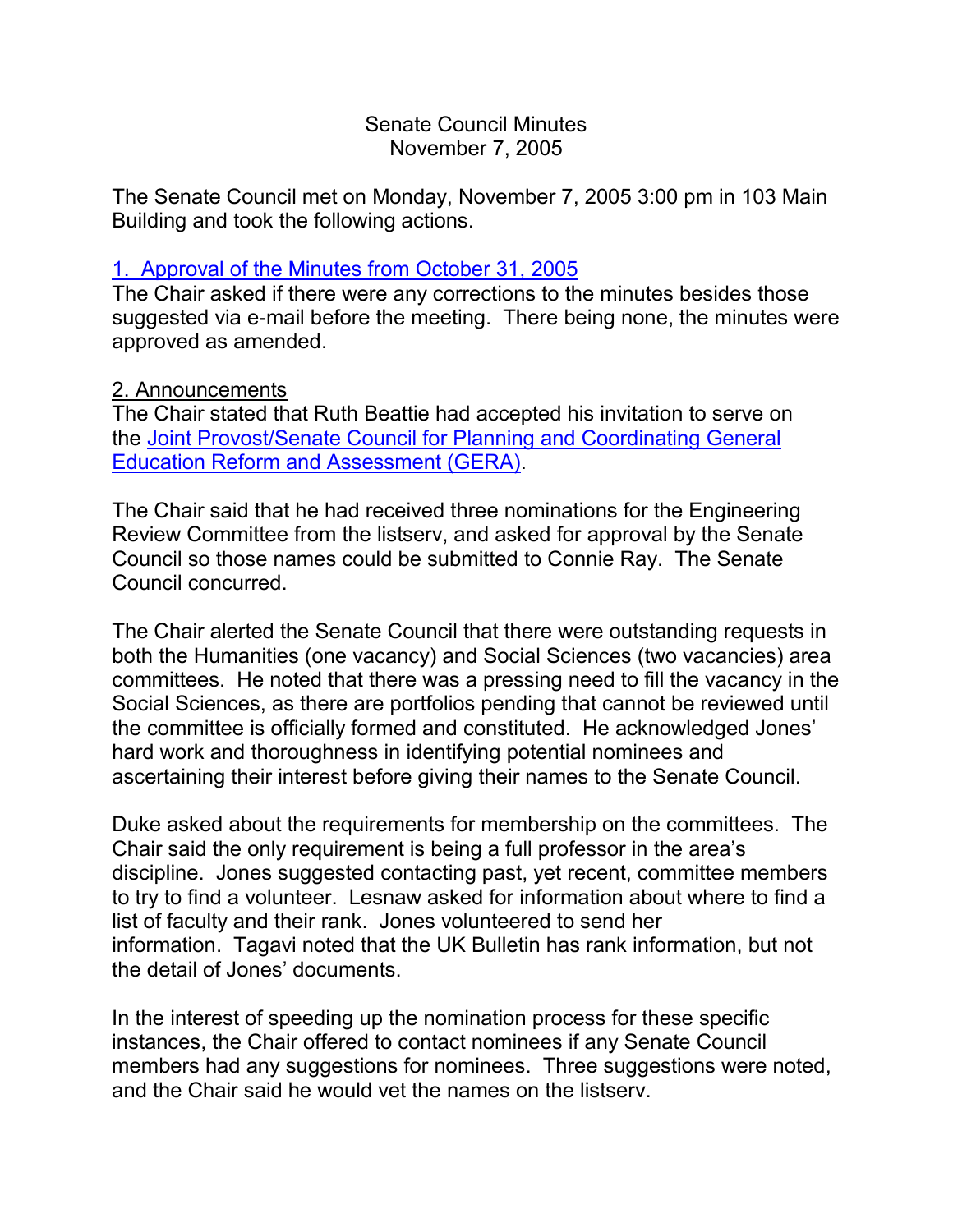The Chair noted that due to an administrative error, the agenda item, "Set University Senate Agenda" was left off of the circulated and posted agenda. He also noted that there would be some information shared with the University Senate regarding GERA. He stated that the University Senate would be the first body receiving Desantis' report from the external review committee.

Grossman wondered if Gerald Smith would be a member of GERA, since his name was discussed previously. The Chair stated that he would be, through an invitation from him on behalf of the Provost.

The Chair introduced guest Nancy Clauter, chair of the Admissions and Academic Standards Committee. He noted that while the College of Engineering Admissions Proposal was first on the agenda, interim Provost Smith would be present later. Provost Smith had expressed an interest in speaking about issues regarding the process to enhance admissions proposals, in tandem with to the Senate Council hearing the admissions proposal from the College of Engineering.

#### 3. Academic Offenses

The Chair reminded the Senate Council that before the Academic Offenses proposal could be voted upon, there were two issues remaining requiring discussion: a minimum penalty and the issue regarding sunsets. The Chair invited discussion on "minimum penalty."

Tagavi offered an analogy between the minimum penalty and receiving a speeding ticket. With a speeding ticket, a driver receives a fine. However, the driver also is subject to increases in auto, life and home insurance. Tagavi explained that the increases in insurance policies were analogous to the noting of the offense in one's permanent record. In addition, a police officer does not stop a driver for driving one mile over the speed limit. Tagavi stated there is a similar threshold for an instructor and lowering that threshold would resulting in more convictions.

Duke noted that if the analogy is followed, while there are more individuals caught in the dragnet, eventually the populace would learn the threshold involved, and the numbers of those with offenses would decrease over time. She noted that this decrease would be related to an improvement in the communication process, which would come about by enacting the proposal.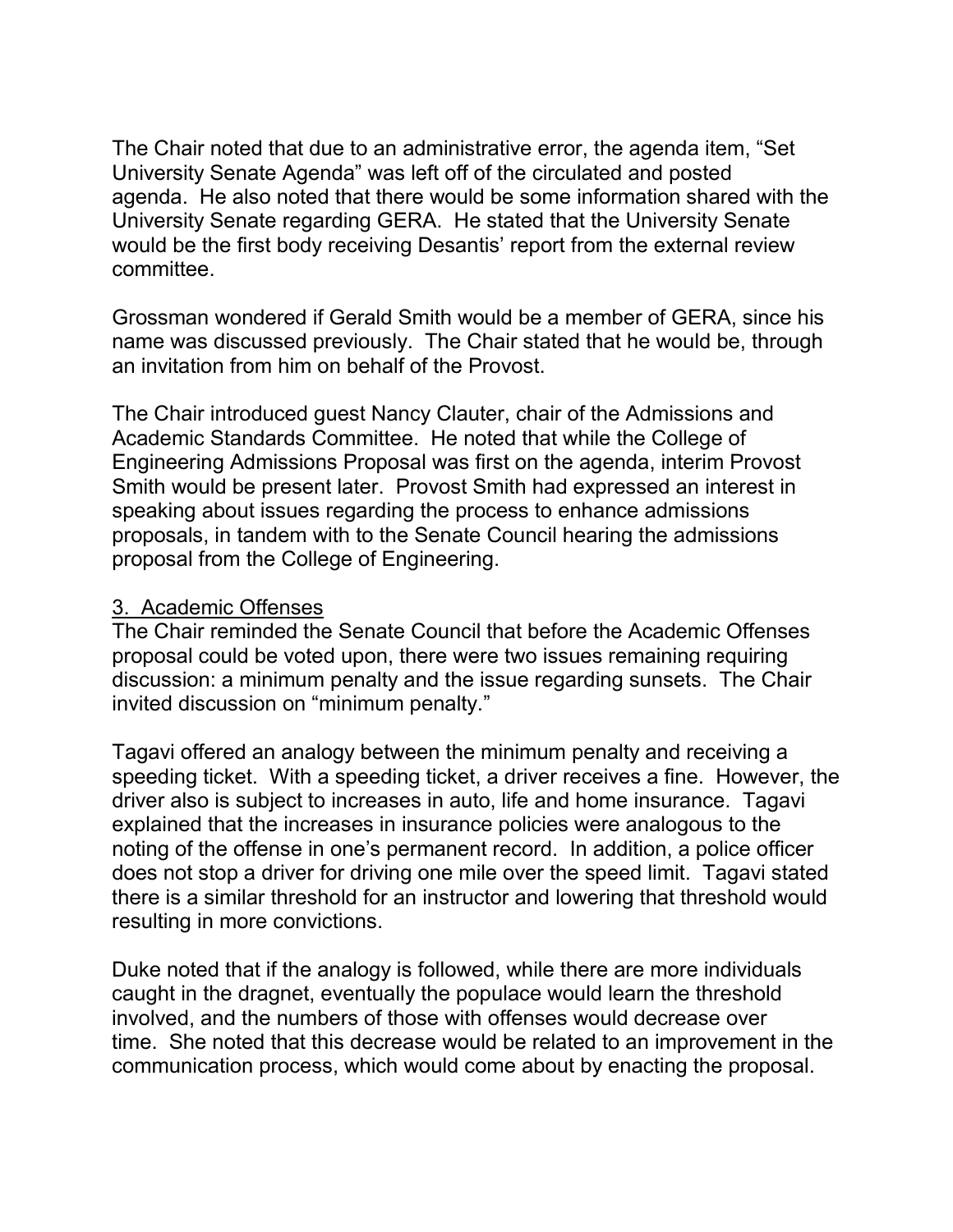Tagavi noted that while the numbers would eventually decrease, even after a long period of time, a student would still be identified as a cheater, even though the penalty was minimal. Lesnaw offered her impression that the sunset clause would alleviate Tagavi's concern about an offense forever being in the Registrar's record.

Tagavi clarified that while the sunset clause would resolve the issue of noting an offense on the transcript, the sunset clause does not address the fact that the student was found cheating, and its lasting affects.

Lesnaw voiced concern over what exactly the sunset issue addressed, and stated that clear regulations regarding academic offenses were needed. Tagavi stated his belief that the minimum penalty and sunset issues should be discussed together.

Jarvis supported a student receiving notation on their transcript regarding an academic offense. She expressed concern that if otherwise, a student could repeatedly claim a first offense.

Jones spoke about the issue of sunset as it applied to removal from the transcript, as opposed to the issue of a student having to answer "yes" if asked about being found guilty of an academic offense. He asked for and received confirmation that Tagavi was concerned with the sunset clause as it related to question of guilt/"yes."

Grossman took an opportunity to offer an apology for a poor use of words in an email on the listserv. He then explained that there will be room for a warning in the proposal, and there may be no punishment associated with the warning. Grossman stated that if an offense is worth punishing, then the offense should be punished. Tagavi stated that if the offense is significant, then the punishment should also be significant.

Cibull asked if the cheating would still remain on the internal UK record, and reported as cheating. Grossman replied that it would. Jones further clarified that a student would have to answer "yes" to a question about whether or not the student was found guilty for cheating.

Cibull stated that judging from Fink's comments to Grossman, Fink was not in favor of the Academic Offenses Committee proposal. He noted concern with uniformity of the proposal. Cibull stated a good design would increase the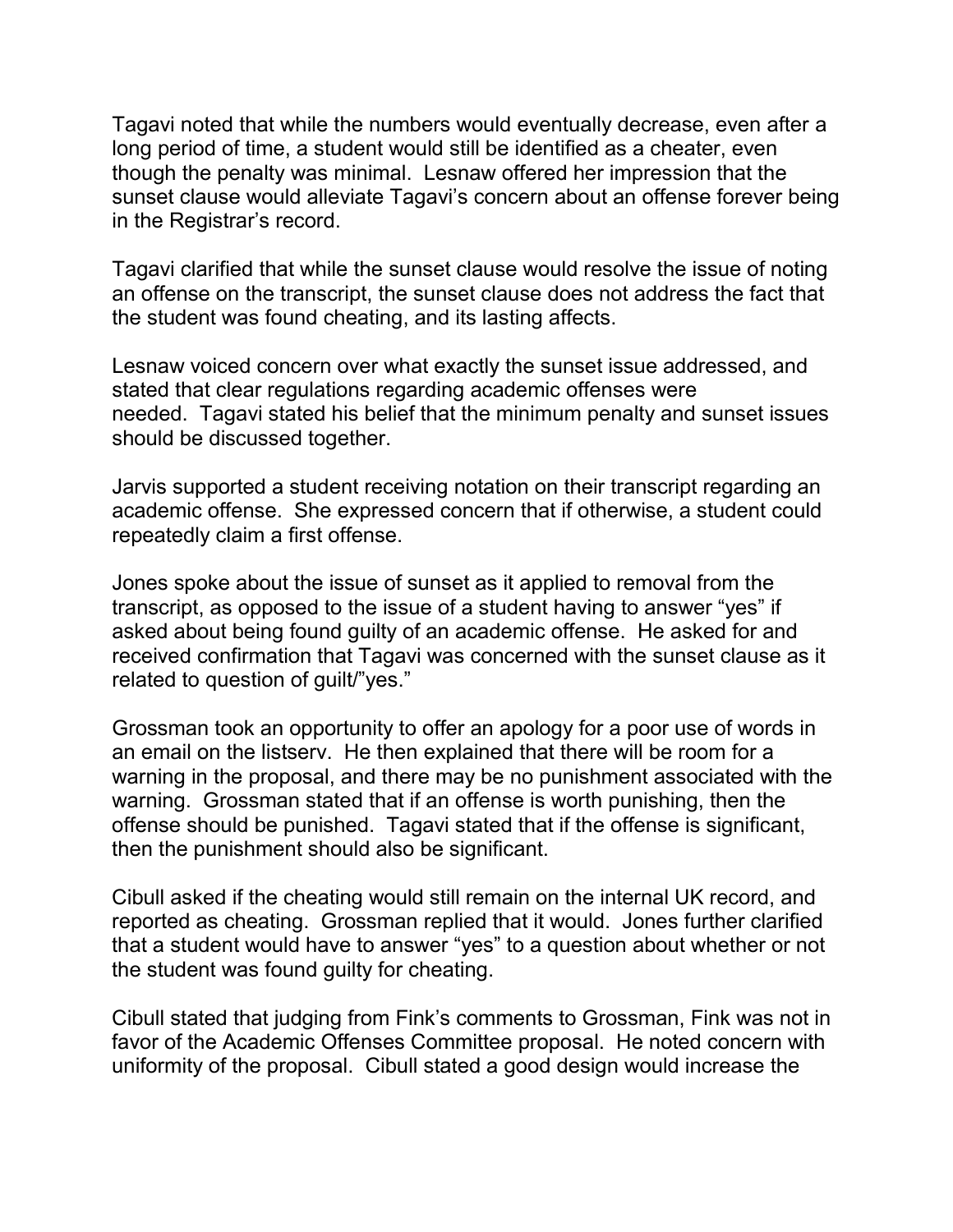ease with which cheating is identified and reported. Tagavi stated his belief that with regard to academic offenses, informal dealings are healthy.

Cibull expressed deep concern about the Senate Council being so undecided about an issue upon which it was expected to vote. He suggested the Academic Offenses proposal be debated in the University Senate, and hoped the Senate Council would receive guidance from those outside the Senate Council, also noted a lack of consensus among others informed about the specific aspects of the proposal. He asked for opinions from the Senate Council members about this idea.

Liaison Greissman commented that if a penalty less than an E was given, there was some question as to where it would be noted. If a student were given a penalty of less than an E, the Registrar would be notified but that information would not be on the permanent record. It would address the issue of a repeat offender, and the first offense would be excused in terms of official reporting. He thought this was a compromise of a complicated issue.

Jones noted the nomenclature would need to be revisited, and expressed sympathy towards Cibull's suggestion. Jarvis expressed support for, using the speeding analogy, offering a warning for a first offense instead of a ticket. She suggested a sunset on first offenses, but noted the importance of recording offenses to stop repeat offenders.

Tagavi noted that Greissman's idea had been discussed on the listserv, and sounded okay. Tagavi requested from the Senate Council a motion either on Greissman's suggestion, or on Cibull's concern. The Chair indicated a desire to hear more information before requesting a motion.

Grossman objected to the use of the word "branding." He stated that if a student chooses to commit an offense, the student brands him/herself. Additionally, he urged Senate Council members to not confuse the seriousness of the offense with the harshness of the penalty, and said that although a penalty might be light, the offense still could be considered serious.

Cibull expressed concern that Greissman's suggestion would record a suspected offense without having proved it.

After more discussion, the Chair noted that the Senate Council was at a critical juncture. While the Senate Council could proceed in striving to find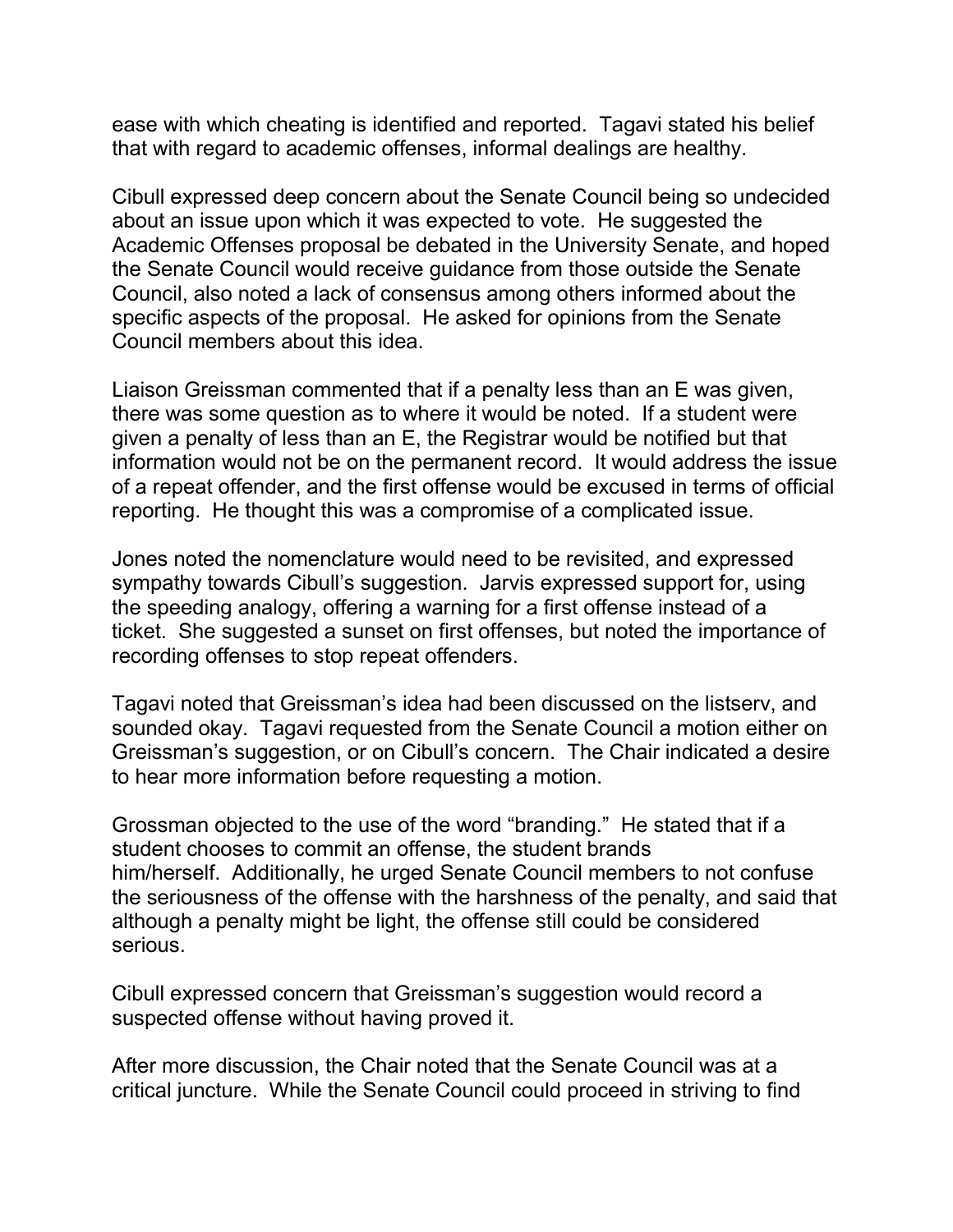common ground, the Chair also wanted to address Cibull's comments about sending the Academic Offenses proposal to the University Senate. The Chair noted that his personal opinion was to continue discussing the issue in the Senate Council to find common ground. He noted time constraints, with regard to the College of Engineering agenda item pending.

Greissman suggested continuing discussion until the arrival of interim Provost Smith. Cibull said he did not oppose continuing, but did not want to come to a quick resolution. A primary concern was his belief that the Senate Council exists as a microcosm and does not always reflect the will of the University of Kentucky.

Grabau **moved** that the first offense of academic misconduct would earn a recorded warning for the accused student, once proved, assuming it did not rise to the level of an E in the course.

Tagavi **seconded**. Discussion ensued, with Grossman stating that such a provision would not satisfy Tagavi's concern. If found guilty of cheating, a student's infraction would be put on the internal record as a warning, and later in life, the student would still have to answer affirmatively if asked about being convicted of cheating. Tagavi stated it would satisfy his concern.

Lesnaw asked for clarification regarding the definition of "warning" and who would decide if the offense warranted an E or not. Grossman replied that the instructor would decide if the punishment was an E or not, and that a warning is currently defined in the *University Senate Rules*.

Dembo cautioned against wrapping up the issue in a neat package. He suggested taking the Academic Offenses proposal to the full Senate for a first reading, and then focusing on specific issues that are raised at the next Senate Council meeting. Duke concurred, expressing interest in the issue receiving more "air time" and engendering more conversation and new ideas.

The discussion regarding sending the Academic Offenses proposal to the University Senate for discussion continued. Jones asked if the proposal could be alive for discussion at a future Senate Council meeting, if it were tabled. The Chair stated it could be. After discussion ended, a vote was taken on Grabau's motion. The motion **failed**.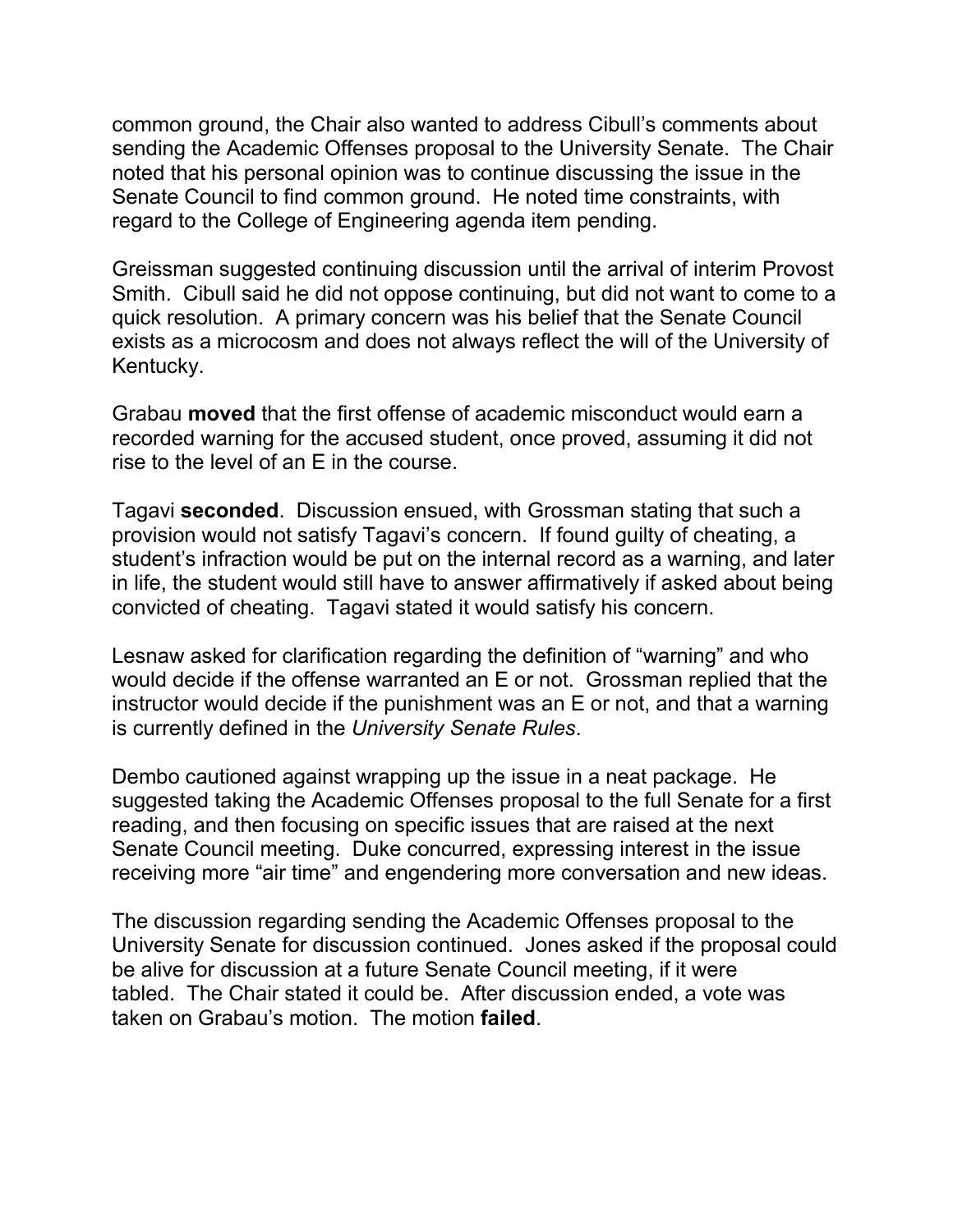Lesnaw **moved** to bring the issue to the University Senate for wider publicity and to solicit the input of this campus, in the interest of trying to get a more general feeling of the University community. Duke **seconded**.

Dembo noted that there would be a University Senate meeting in November, December and February, at which time this could be discussed. Grossman noted that the proposal had been out in various forms for more than a year, and he had attempted to solicit opinions on a variety of occasions.

Discussion ensued regarding taking the Academic Offenses issue to the University Senate and timing. After some procedural questions, Dembo referenced *Senate Rule 1.2.3 Meetings* and explained that the issue could be open for discussion only on the Senate floor, and then returned to the Senate Council for further discussion.

The Chair clarified that the motion on the floor was to bring the Academic Offenses policy proposal to the University Senate, and also to identify the four specific issues and a brief summary of the deliberations to the current time. Hobson and Jarvis noted they approved sending the proposal to the University Senate for discussion. They added they would have a list of students' comments and concerns ready for the December University Senate meeting

A vote was taken on the motion. The motion **passed**. The Chair recapped by saying that discussion on the Academic Offenses proposal would cease, and would await feedback from the University Senate. In addition, the University Senate would hear about the four particular issues needing resolution. Grossman noted that a fifth issue had arisen on the listserv, regarding graduate students. The question relates to whether jurisdiction lies with the student's home college, or with the Graduate School.

### 4. [College of Engineering Admissions Proposal](http://www.uky.edu/USC/New/Comms/AdmissionsAndAcadStandards/RevisedCOEAdmissionPolicy-2R.doc)

Guest Clauter offered a brief explanation of the proposal, noting it applies only to new, entering freshmen, and not to transfer students. The primary concern was freshmen not having any requirements relating to math classes. The Admissions and Academic Standards Committee felt the proposal was clear and moved it forward with a [positive recommendation.](http://www.uky.edu/USC/New/Comms/AdmissionsAndAcadStandards/eng_desc_sum.doc)

At that time, the Chair introduced the other guests, Donn Hancher, Associate Dean for Administration and Academic Affairs, College of Engineering, G. T.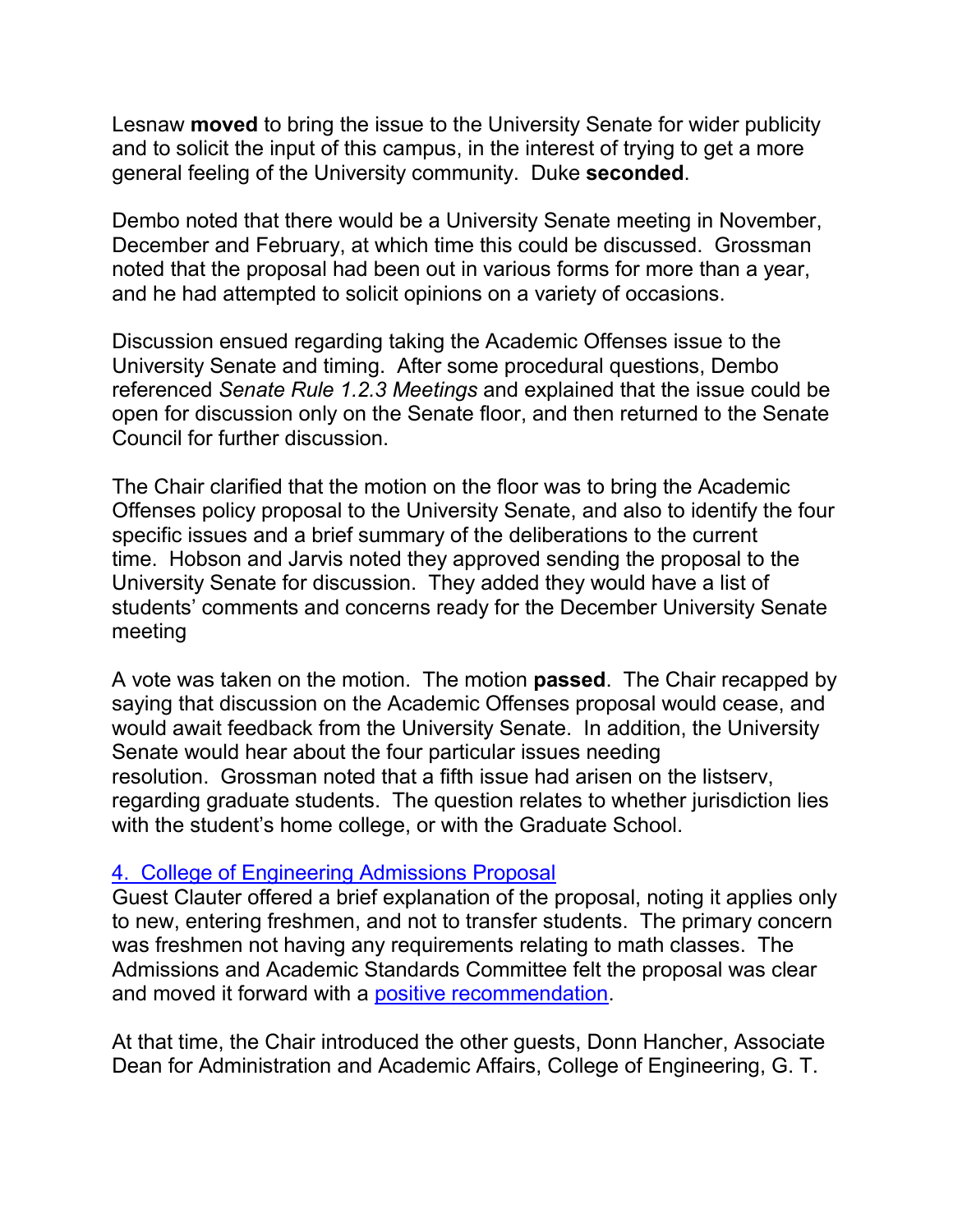Lineberry, Associate Dean for Commonwealth and International Programs, College of Engineering, and Scott Smith, who attended as the interim Provost.

The Chair noted that the College of Engineering admissions proposal was just one of many that would be coming to the Senate Council. In that context, he contacted the Provost to offer an opportunity for Provost Smith to comment on the process or about this particular proposal.

Provost Smith stated that while he had no explicit objection to the College of Engineering proposal, he did have concerns regarding specific internal requirements for sending similar proposals to the Senate Council. He stressed his understanding that a review concerning academic considerations is solely under the purview of the University Senate, but continued on to say that changes in admissions policies have had a financial impact on the institution. He urged the Senate Council to analyze the impact selective enrollment has on other colleges, as well as the financial ramifications. While unable to offer a solution, Provost Smith asked to be involved in the process of reviewing selective admissions proposals.

Jones suggested there be a *University Senate Rule* addressing this issue. There was a brief discussion regarding the point at which the Provost's Office would be involved with a selective admissions proposal.

Cibull **moved** to approve the proposal as recommended by the Admissions and Academic Standards Committee. Provost Smith indicated disappointment at not being alerted to the College of Engineering admissions proposal. Lesnaw requested information regarding the potential impact the proposal would have on minority recruiting.

Guest Hancher reminded the Senate Council that Provost Smith was an *ex officio* member of the Admissions and Academic Standards Committee. Hancher discussed a variety of problems with the college's current admissions structure, and noted that had the proposal been in effect, of 428 students accepted, 46 students would have been denied admittance, with two of the 46 being black. Hancher also mentioned that the college's accreditation body suggested changes to the admission process, and would be reviewing the college's admission standards at its next review.

Lesnaw again asked about the potential impact on recruitment of minorities, and if there were other mechanisms to help minorities. Hancher replied that the college already has a diversity program, which they have had for some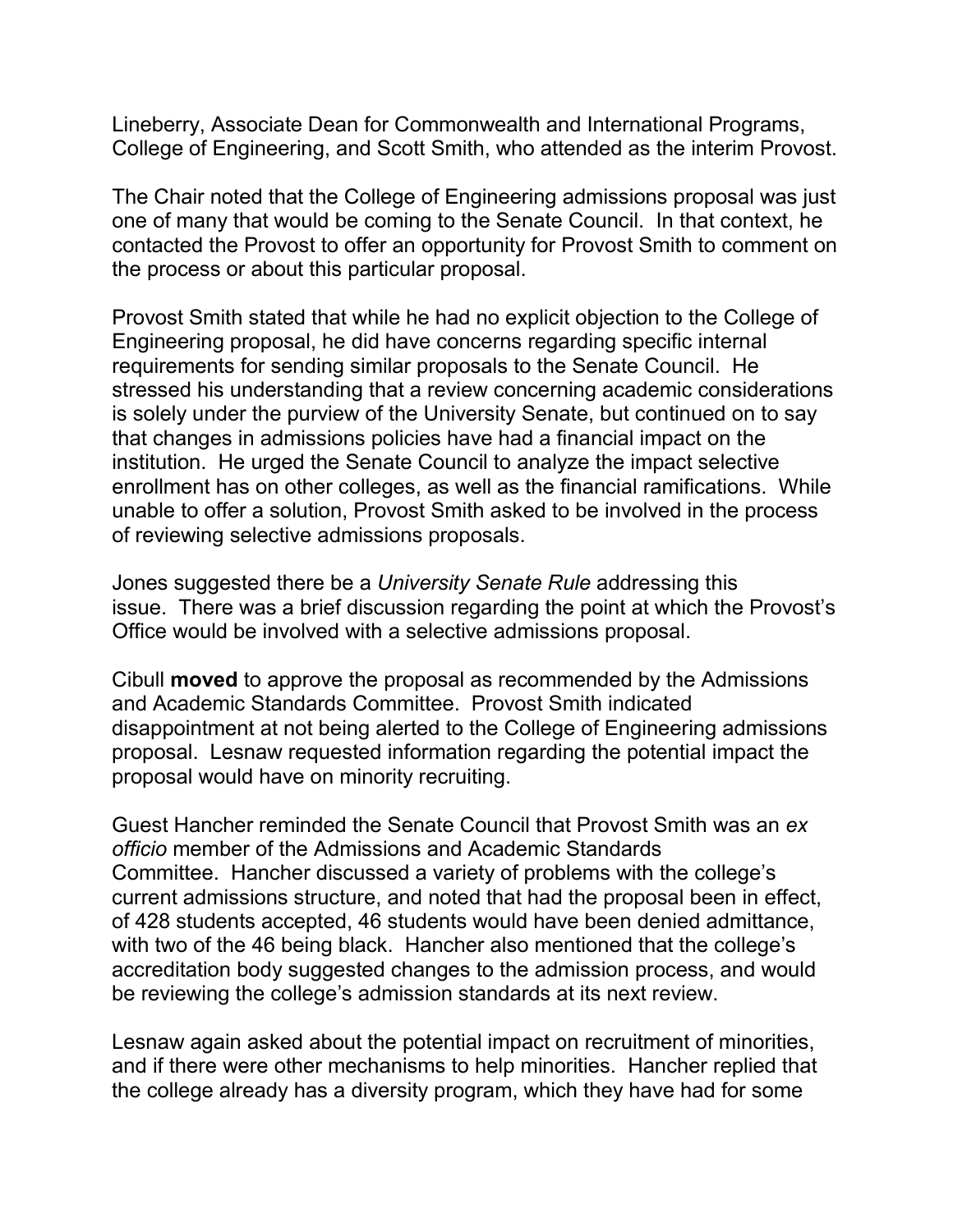time, but acknowledged that very few minorities are attracted to Engineering. In addition, the college also has one full time person dedicated to diversity.

Thelin expressed concern that the math department placement exam, which is included in the proposal, had never been normed or validated. Discussion then surrounded the math department placement exam, and the authority by which it was included. Provost Smith clarified, stating that the exam was experimental and being used as an advisory tool, and that it would be reviewed at the end of the year.

The Chair noted that the math department placement exam was only one path of many a student could take to meet the minimum requirement. After additional discussion, a vote was taken on the motion on the floor. The motion **passed**, with one abstention.

At this point, Tagavi suggested a motion, considered an internal procedure for Senate Council, to address Provost Smith's concerns. After some discussion and word-smithing Tagavi **moved** that parallel to the requirement in the *Senate Rules* that requires a letter of financial feasibility for new programs we solicit a letter from the Provost's Office to state the Provost Office's opinion on proposals that substantially affect enrollment, whether at certain colleges or in the University as a whole. Jones **seconded**.

Jones suggested a friendly amendment, which was not accepted, to change the wording to refer to the Senate committees soliciting the Provost's opinion, instead of the word "we," to make it clear that the Senate committee is the entity soliciting the Provost's opinion and not the Senate Council. Tagavi stated that the letter should accompany the proposal when it arrived in the Senate Council office [directly from the recommending college], not just at the time when the Senate Council heard the motion [to adopt the admissions proposal received by the Senate Council from the Senate committee/advisory council].

Grossman offered a friendly amendment to remove "substantially," which was accepted by Tagavi and Jones. Duke asked for clarification regarding whether or not diversity goals should also be a part of the letter. She suggested a friendly amendment to include the concept of diversity goals in the amendment. Tagavi and Jones accepted the friendly amendment to insert "including diversity."